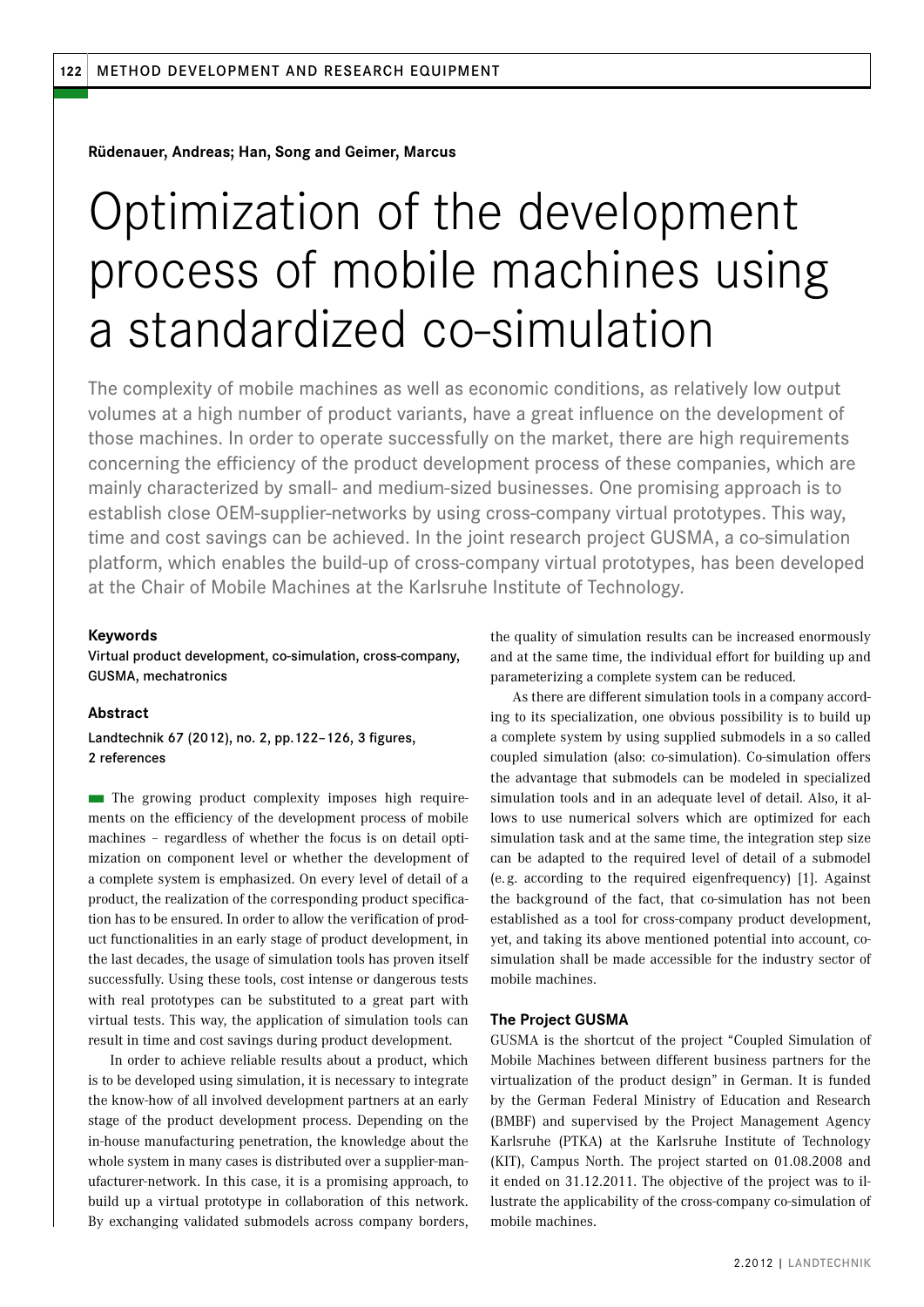

In order to use co-simulation as a tool for cross-company collaboration in product development process, the main focus in the project was put on the element of standardization. The standardization approach is based on three pillars: the idea of a platform, a standardized data interface and a standardized procedure. Also, the protection of know-how during model exchange was emphasized.

#### **The idea of a platform**

Starting point in the project was the idea of a platform on which a coupled simulation can be executed (**Figure 1**). The system, which is to be simulated, therefore has to be split up into submodels of different domains or submodels of different manufacturers/suppliers. Each submodel can be created in a domain-specific simulation tool and then it can be exported in a platform compatible format. By exporting the submodel and its corresponding conversion, the protection of know-how was realized. Ideally, except the protected submodel, also the corresponding solver should be exported as well. This way, each submodel can be executed independently.

As a basis of the platform, Mathwork's Matlab/Simulink was chosen. Being widely spread in industry and the large number of available interfaces from many commercial simulation tools contributed primarily to the decision. This shall allow an easy application of the GUSMA platform and it shall offer an opportunity especially for small and medium-sized enterprises to apply co-simulation across company borders in the development process.

### **Definition of a standardized data interface**

For the data exchange, the workspace of Matlab was determined as data storage. As a central element of Matlab, the workspace represents a reliable solution which guarantees especially version independency and which requires hardly any maintenance. All released simulation data – parameters and initialization variables – are written into the workspace during the submodel import and afterwards they are also read out from there. For the exchange of data, a parameter or an initialization variable has to contain the following information: the name and the value, the factor to the corresponding SI-unit, the

unit itself and a so called 'marker'. This marker differentiates between the values 'p' and 'iv', which determine, whether there is a parameter or an initialization variable.

## **Introduction of a standardized procedure for building up a co-simulation**

In order to ensure an efficient workflow for the build-up of a co-simulation, a standardized procedure was implemented via a graphical user interface (GUI). This procedure includes six steps in order to build up a fully functional co-simulation starting with the exported submodels [2]. **Figure 2** shows the GUI.

In the first modeling step, all submodels shall be drawn on the platform. The parameters of the submodels are imported automatically in the background. In the second step, the submodels shall be connected with each other according to their in- und output variables. Items from the Simulink library, such as visualization or storage options, can be added as well. In the third step, in case of a newly built up model, the user shall enter a filename for the released and accessible data. Alternatively,

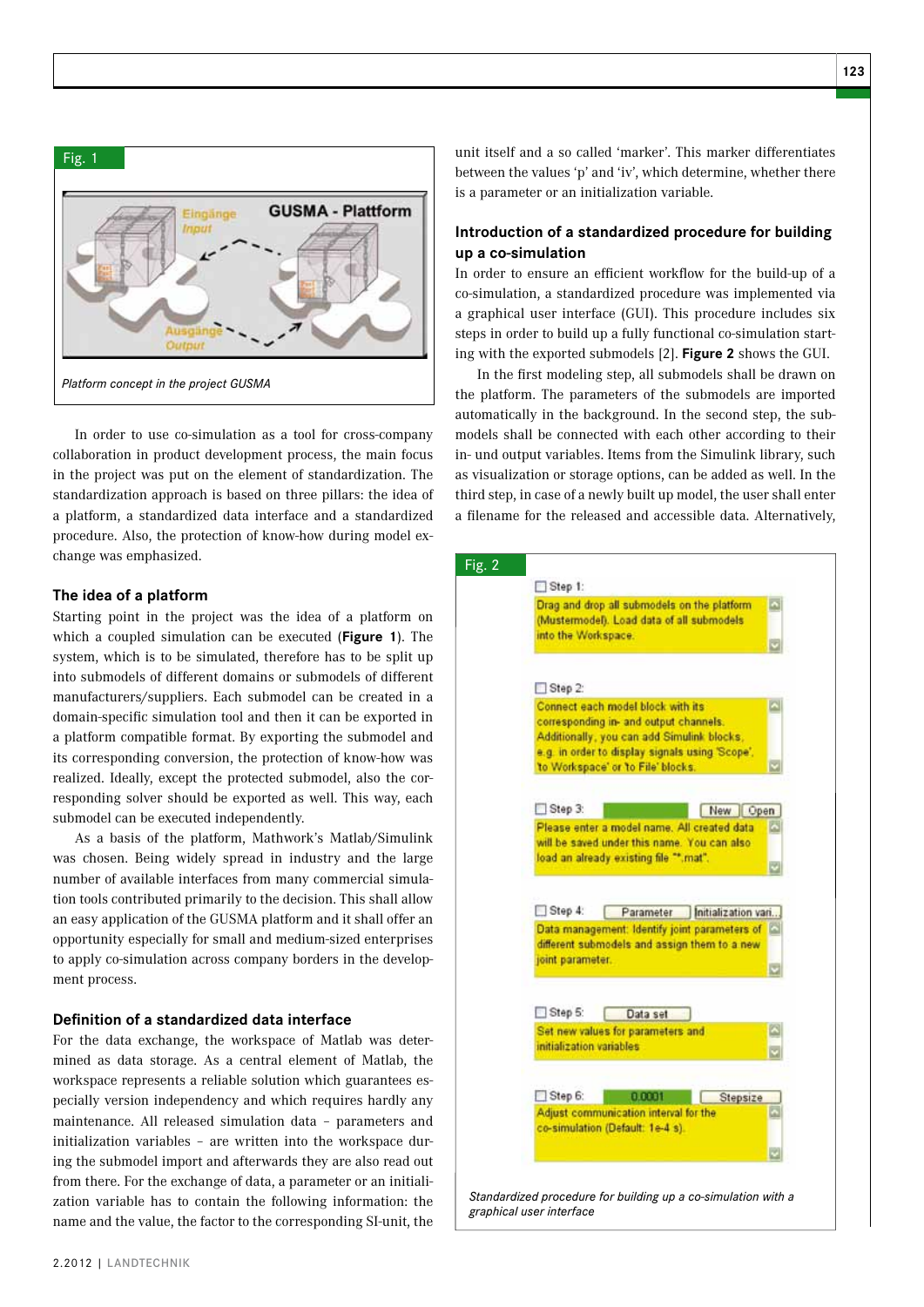